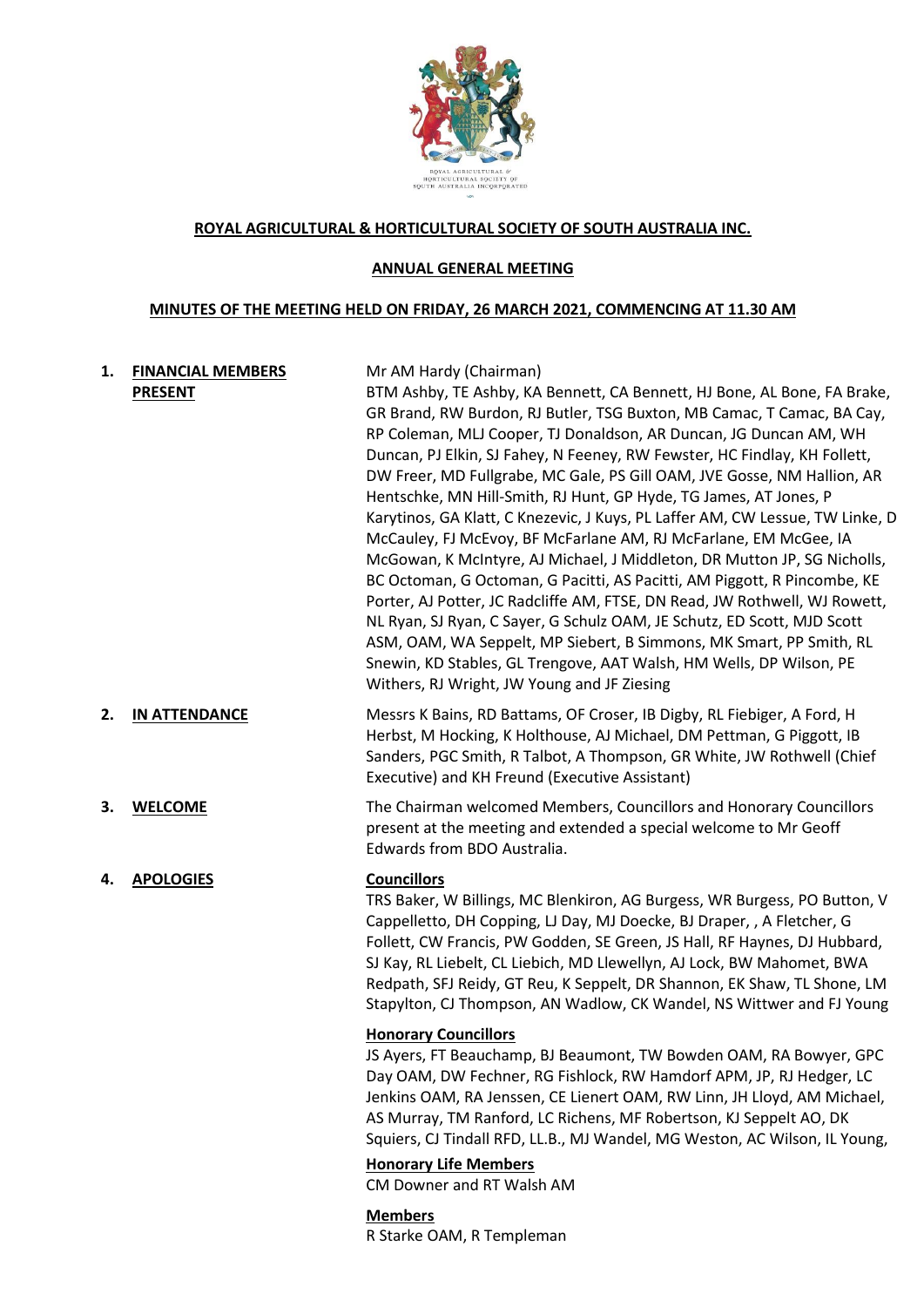**5. MINUTES** Minutes of the the Annual General Meeting held on 4 September 2020. which had been circulated, were taken as read and confirmed.

> Moved: JVE Gosse Seconded: HF Findlay

6. **ANNUAL REPORT OF THE SOCIETY - including reports from Society Officers, Income Statements, Balance Sheet and Auditor's Report for the year ending 31 December 2020**

The Chairman presented a précis of the reports as published in the 2020 Annual Report:

"2020 was a year of considerable challenge for many organisations and individuals, including the Royal Agricultural & Horticultural Society of South Australia. The cancellation of the Royal Show, due to the Covid pandemic, was an extremely difficult decision for all concerned, but particularly for the staff, councillors and committee members who work so tirelessly to stage the Show for all South Australians. I would like to take this opportunity to thank all those involved with the Royal Adelaide Show for their work during this difficult time, and for their enduring optimism, enthusiasm, and belief in the work of the Society.

Despite the cancellation of the Show and Covid restrictions in general, several competitions were able to go ahead, albeit in a modified format. The organisers and participants of these competitions were extremely pleased to see them continue, bringing a sense of regularity to a less-thannormal year and rewarding the considerable effort that many entrants put into competitions at the Show.

The Led Steers carcase competition was held at Tey's abattoir, with 109 steers judged and a presentation ceremony held at the Adelaide Showground on September 13 in the Goyder Mezzanine.

The School Merino Wethers Competition was successfully held at the Showground on September 9, thanks to the hard work of Merino SA, Society staff, and secondary students from across the State in adhering to Covid social distancing requirements. Celebrating its tenth year in 2020, the competition saw 70 teams from 37 schools compete in a range of events. A special mention to Riverton and District High School, who participated in their first School Merino Wethers Competition in 2020 thanks to a Show Society Foundation Scholarship.

Other competitions to proceed in 2020 included the Royal Adelaide Beer and Cider Awards, the Royal Adelaide Olive Awards, and Royal Adelaide Wine Show - one of the few wine shows in Australia to go ahead in 2020 due to Covid-19. Interestingly, the number of entries in the Wine Show increased by 200 on the previous year and was the highest number since 2012.

Keen to maintain the Show's profile amongst the public and supporters, Society staff did a wonderful job of putting together the 'Show@Home' initiative, supported by Primary Industries and Regions SA. This program was very effective in reminding the public about all the wonderful experiences on offer at the Show and promoting the importance of agriculture to South Australia. Launched on August 17, it featured a dedicated website with Show-related activities and information, a lift-out in the Sunday Mail, social media activity, online newsletters, and a Yellow Brick Road trail involving 18 local businesses and supported by Foodland. The initiative was a great success, the Show@Home website attracting 43,000 visitors and 110,000-page views over four weeks; Facebook posts reaching over 90,000 people; and daily live video content streamed on Facebook and YouTube attracting 58,000 views.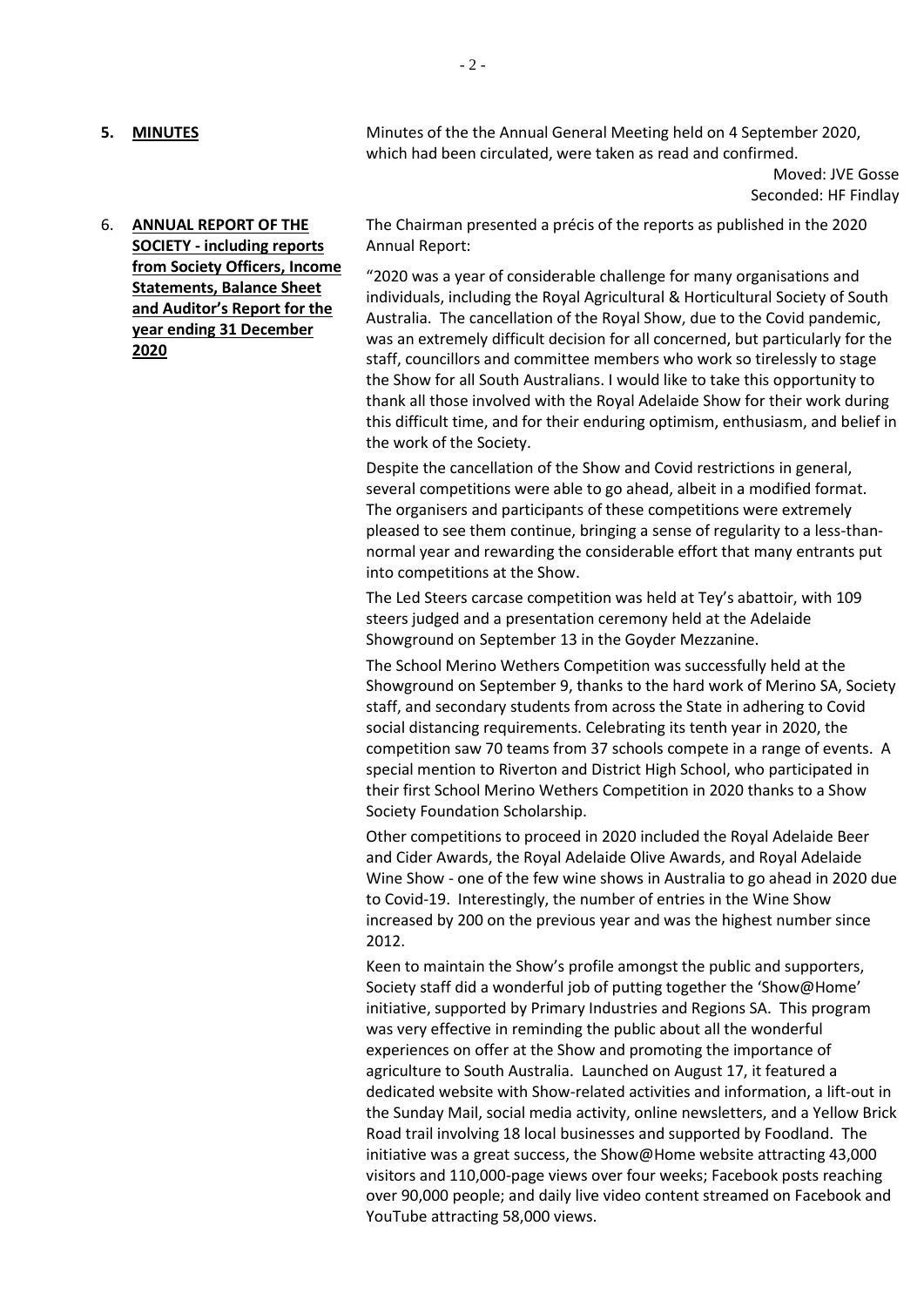Several Covid-safe events were presented at the Showground in the latter part of the year, such as Science Alive, CarnEvil and Santa's Wonderland. Deemed an essential service, the Adelaide Showground Farmers' Market traded throughout the pandemic and was moved to the Stirling Angas pavilion accommodating bigger crowds. The opening of the new Adelaide Showground Caravan Park was brought forward to June and has recorded strong occupancy levels and glowing reviews.

During the non-events period of the pandemic year, senior management focused on developing a 5-year strategic plan to address the impact of the COVID-19 global pandemic on the Society's ongoing business.

Management and Board set strategies to ensure the Society's future viability, forward forecasts were analysed and detailed plans and processes put in place with the aim to bring Society operations back to pre-pandemic surplus levels within the next three to five years.

In the 2020 financial year the Society faced a significant challenge presented by the COVID-19 global pandemic. Overall, the Society recorded a surplus before depreciation of \$238,816. This result includes income from government grants of \$4,302,575.

Due to the substantial decrease in revenue generating business, the Society was eligible for the JobKeeper Wage Subsidy and the JobKeeper extension, with funding of \$1,298,400 recorded in the financial year and was also eligible for \$100,000 under the Federal Boosting Cashflows for Employers Stimulus Package. The Society was successful in securing a Federal Grant of \$2,504,175 under the Supporting Agricultural Shows Grant Program as well as \$400,000 State Grant through the Community and Jobs Support Fund. In addition, the Society applied for, and received, a full rebate on council rates for the 2020/2021 year, representing a saving of approximately \$500,000 over the 12-months period.

The Society's financiers confirmed their support, establishing appropriate financing facilities to ensure the organisation will continue to operate viably into the future.

The Society is committed to sound financial management which allows it to fulfil its Charter and maximise its contribution to the success and promotion of Primary Industries in South Australia through the staging of events and rewarding excellence.

Finally, on behalf of the Royal Agricultural & Horticultural Society Board, I would like to thank our staff, sponsors, volunteers, committee members, exhibitors and media partners for their support in 2020."

> Moved: AM Hardy Seconded: MP Siebert and carried.

**7. APPOINTMENT OF PATRON** The Chairman informed the meeting that as the Governor of South Australia, His Excellency the Honourable Hieu Van Le AO had accepted his appointment as Patron for the term of his office, it was not necessary to formally elect him as Patron at this meeting.

**8. ELECTION OF SECTIONAL COMMITTEES** The Chief Executive declared that as no qualifying nominations had been received for Council by 26 February 2021, all current Councillors had been re-elected for a further term to the next AGM in March 2022.